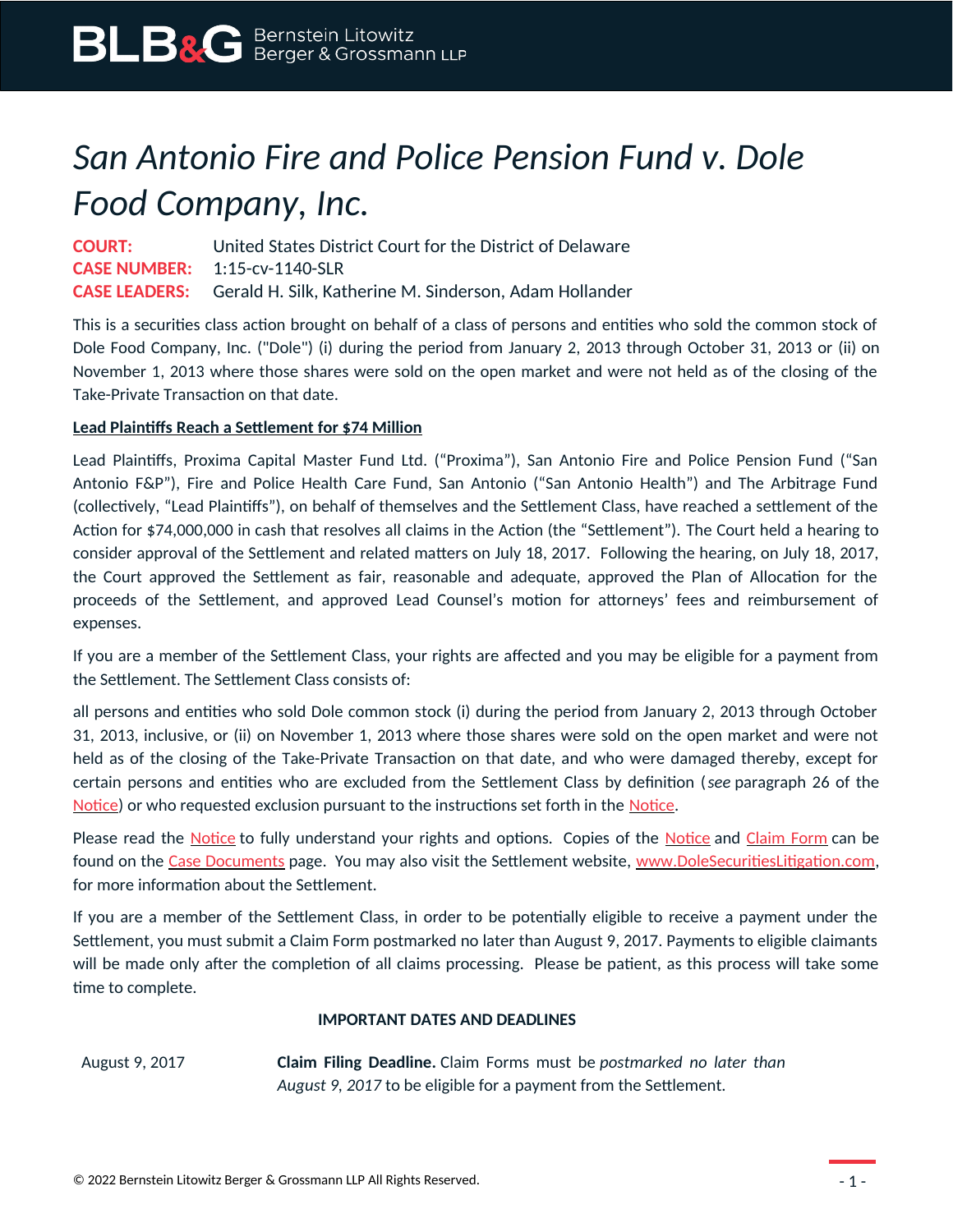

#### **Background**

In this securities class action, Lead Plaintiffs alleged that that Defendant Dole and Defendants David H. Murdock and C. Michael Carter (the "Individual Defendants" and, together with Dole, the "Defendants") made false and misleading statements during the Class Period about Dole's operations and financial condition, which had the effect of deflating the price of Dole common stock, in order to permit Defendant Murdock to acquire the outstanding publicly traded shares of Dole for a reduced price, harming Settlement Class Members who sold shares of Dole common stock during the Class Period

On June 10, 2013, Defendant Murdock, who served as Chairman and Chief Executive Officer of Dole and owned approximately 39.5% of Dole's common stock, announced an offer to acquire the remaining shares of Dole common stock, which were then publicly traded on the New York Stock Exchange, for \$12.00 per share. On August 12, 2013, Dole's board of directors announced that Dole and Murdock had entered into a definitive agreement pursuant to which Murdock would acquire all of the outstanding shares of Dole common stock not then beneficially held by Murdock for \$13.50 in cash per share (the "Take-Private Transaction"). On October 31, 2013, Dole held a special meeting of stockholders at which shareholders approved the Take-Private Transaction, with a majority of unaffiliated shares voting in favor of the transaction. The Take-Private Transaction closed on November 1, 2013, and at that time, Dole's shares of common stock ceased to be publicly traded.

Certain holders of Dole common stock filed a class action in Delaware Chancery Court, Civil Action No. 8703-VCL (Del. Ch.), alleging that Murdock, Carter and other defendants had violated their fiduciary duties to Dole shareholders in connection with the Take-Private Transaction, as well as an appraisal action arising from the same transaction, Civil Action No. 9079-VL (Del. Ch.) (collectively, the "Chancery Court Action"). Following a trial, the Chancery Court opined that Murdock and Carter were liable for breaches of fiduciary duty. Thereafter, the parties to the Chancery Court Action announced a settlement of that action to compensate investors who held Dole common stock as of the close of the Take-Private Transaction on November 1, 2013.

On December 9, 2015, San Antonio F&P and San Antonio Health filed a class action complaint in the United States District Court for the District of Delaware (the "Court"), styled *San Antonio Fire and Police Pension Fund v. Dole Food Company, Inc.*, Civil Action No. 15-cv-1140-SLR (the "Action"), alleging federal securities fraud claims against Defendants on behalf of investors that sold Dole common stock between January 2, 2013 and October 31, 2013.

On January 27, 2016, San Antonio F&P, San Antonio Health and Proxima, in coordination with The Arbitrage Fund, objected to the scope of the proposed release of the settlement of the Chancery Court Action as overbroad to the extent that it purported to extinguish securities fraud claims belonging to sellers of Dole common stock prior to consummation of the Take-Private Transaction. On February 5, 2016, the parties to the settlement of the Chancery Court Action filed an amended order revising the terms of the release of claims in that settlement to state that the release did not apply to federal securities claims.

On February 8, 2016, San Antonio F&P, San Antonio Health, Proxima and The Arbitrage Fund moved to be appointed as lead plaintiffs in this Action. By Memorandum and Order dated April 14, 2016, the Court appointed Proxima, San Antonio F&P, San Antonio Health and The Arbitrage Fund as lead plaintiffs for the Action pursuant to the Private Securities Litigation Reform Act of 1995 ("PSLRA"); and approved their selection of Bernstein Litowitz Berger & Grossmann LLP and Entwistle & Cappucci LLP as Lead Counsel.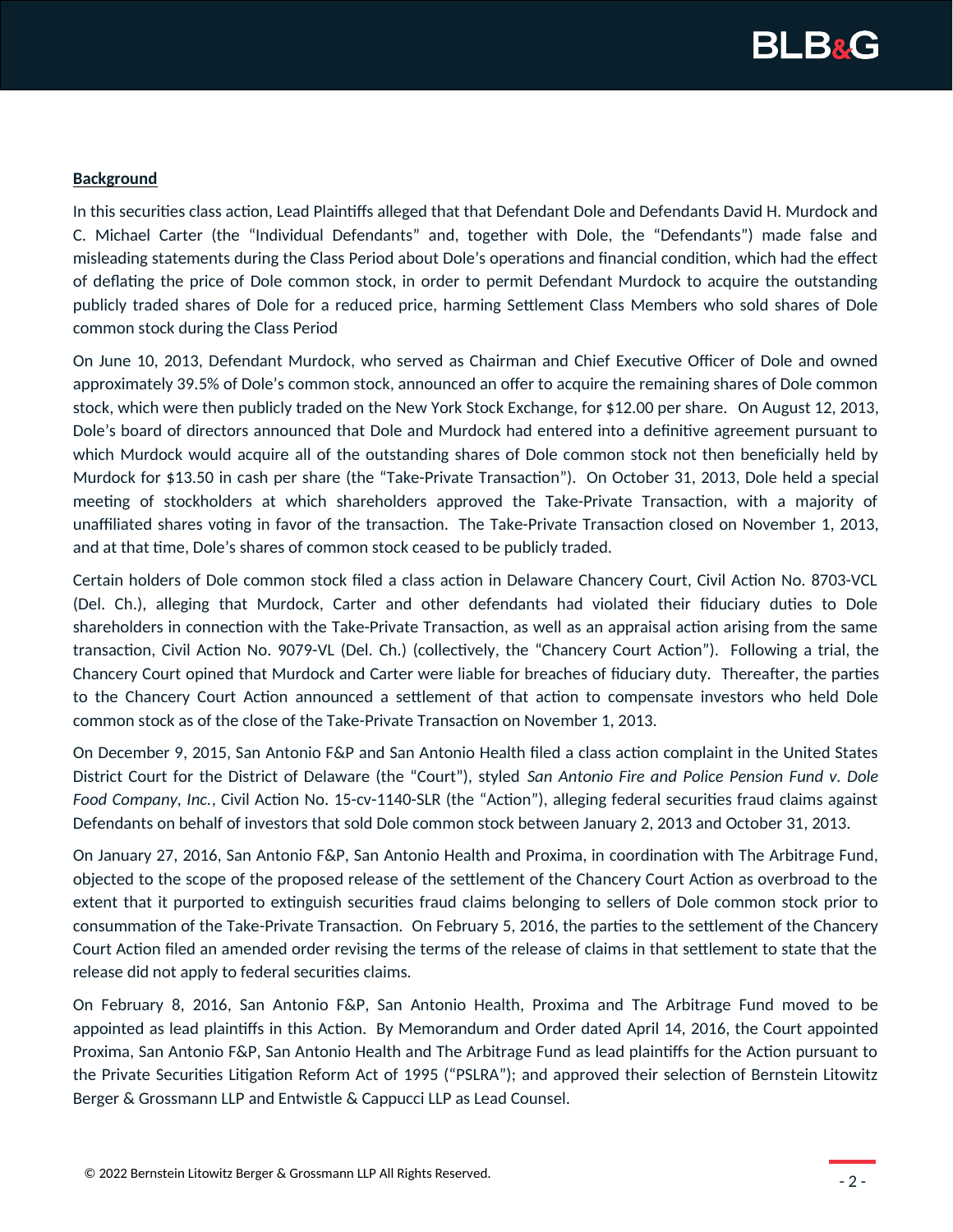

On June 23, 2016, Lead Plaintiffs filed and served the Amended Consolidated Class Action Complaint (the "Complaint"). The Complaint asserts claims against Dole and the Individual Defendants under Section 10(b) of the Securities Exchange Act of 1934 (the "Exchange Act") and Rule 10b-5 promulgated thereunder, and against the Individual Defendants under Section 20(a) of the Exchange Act. Among other things, the Complaint alleges that Defendants engaged in a fraudulent scheme to artificially depress the price of Dole's common stock during the Class Period so that Defendant Murdock could acquire the outstanding publicly held shares of Dole's common stock at a price significantly below its fair value. The Complaint alleges that, to implement this scheme, Defendants made a series of materially false and misleading statements and omissions of material facts about Dole's operations and financial condition during the Class Period. The Complaint further alleges that Settlement Class Members were damaged because they were induced to sell shares of Dole common stock during the Class Period at artificially depressed prices.

On August 22, 2016, Defendants filed and served their Answer to the Complaint. Among other things, the Answer denied that any of the statements or omissions at issue were materially false or misleading, or made with scienter, or that they caused any losses Lead Plaintiffs allegedly suffered (including because Dole's stock price rose following the announcement of Mr. Murdock's offer to acquire the outstanding publicly held shares of Dole's common stock). The Answer further denied that the issues in the Chancery Court Action were the same as the ones under the federal securities laws. The Answer also asserted a statute of limitations defense, *i.e.*, that Lead Plaintiffs should reasonably have discovered their allegations more than two years before they filed their initial complaint, including because the claims were substantially similar to prior allegations in the Chancery Court Action and related cases.

Discovery in the Action commenced in October 2016. Defendants and third parties produced more than 770,000 pages of documents to Lead Plaintiffs, including all documents produced in the Chancery Court Action and the full trial record and all trial evidence in that action, and Lead Plaintiffs produced more than 25,000 pages of documents to Defendants. Defendants' Counsel and Lead Counsel exchanged initial disclosures under the Federal Rules as well as a separate set of initial disclosures under the Court's Local Rules. Defendants' Counsel and Lead Counsel also exchanged requests for production of documents and participated in numerous meet and confer sessions regarding discovery and document production.

Lead Counsel also consulted extensively with experts and performed extensive work with respect to fact and expert discovery, including with respect to alleged damages suffered by plaintiffs. Lead Counsel also fully prepared for Lead Plaintiffs' class certification motion, including by working with their expert on a report regarding the efficiency of the market for Dole common stock.

In early November 2016, the Parties discussed conducting a mediation to see if they could achieve a settlement of the Action. The Parties selected the Honorable Layn R. Phillips, a former federal district court judge in the United States District Court for the Western District of Oklahoma, as a mediator and scheduled a mediation session for early January 2017. In advance of that session, Lead Plaintiffs and Defendants exchanged opening mediation statements on December 16, 2016 and reply mediation statements on December 30, 2016. The detailed mediation statements, which discussed liability, class certification issues and damages, were also submitted to Judge Phillips.

On January 9, 2017, Lead Counsel and Defendants' Counsel participated in a full-day mediation session before Judge Phillips at which the Parties discussed the strengths and weaknesses of the case. At the conclusion of the